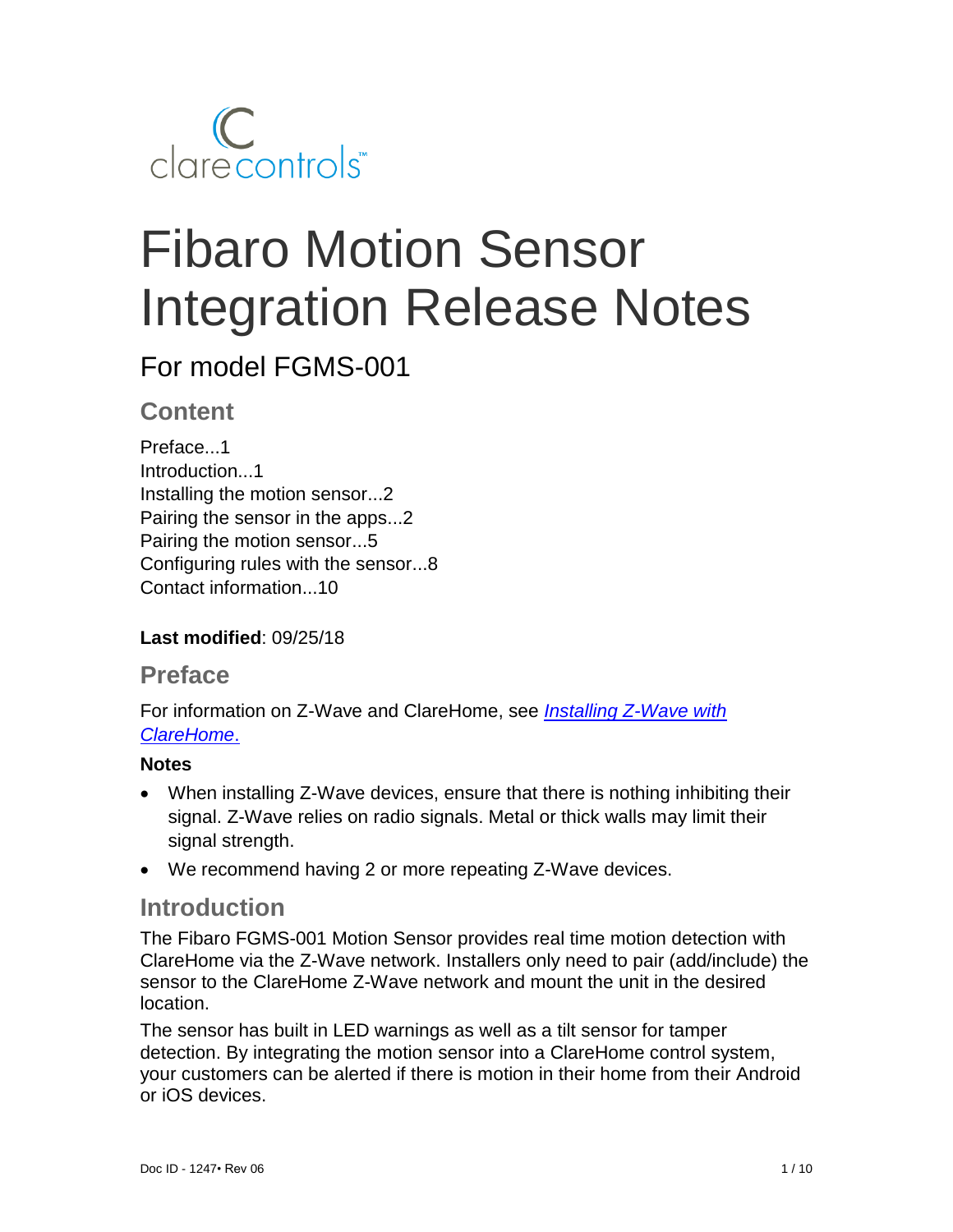# **Installing the motion sensor**

Only qualified installation technicians should install the motion sensor. Follow the installation instructions that came with your Fibaro equipment. We recommend that you pair the motion sensor with the ClareHome Z-Wave controller before installation/placement.

**Note:** This release of the Fibaro Motion Sensor only supports the motion sensor parent device.

## **Pairing the sensor in the apps**

After installing the sensor, pair it.

**To pair the sensor ClareHome or Install Assist:** 

**Note:** The pairing process is the same for each device.

1. Access the Clare Controls Install Assist app, and then tap **Add Devices**.



 $-$  or  $-$ 

Access the ClareHome Mega Menu, and then tap **Add/Edit Devices**.

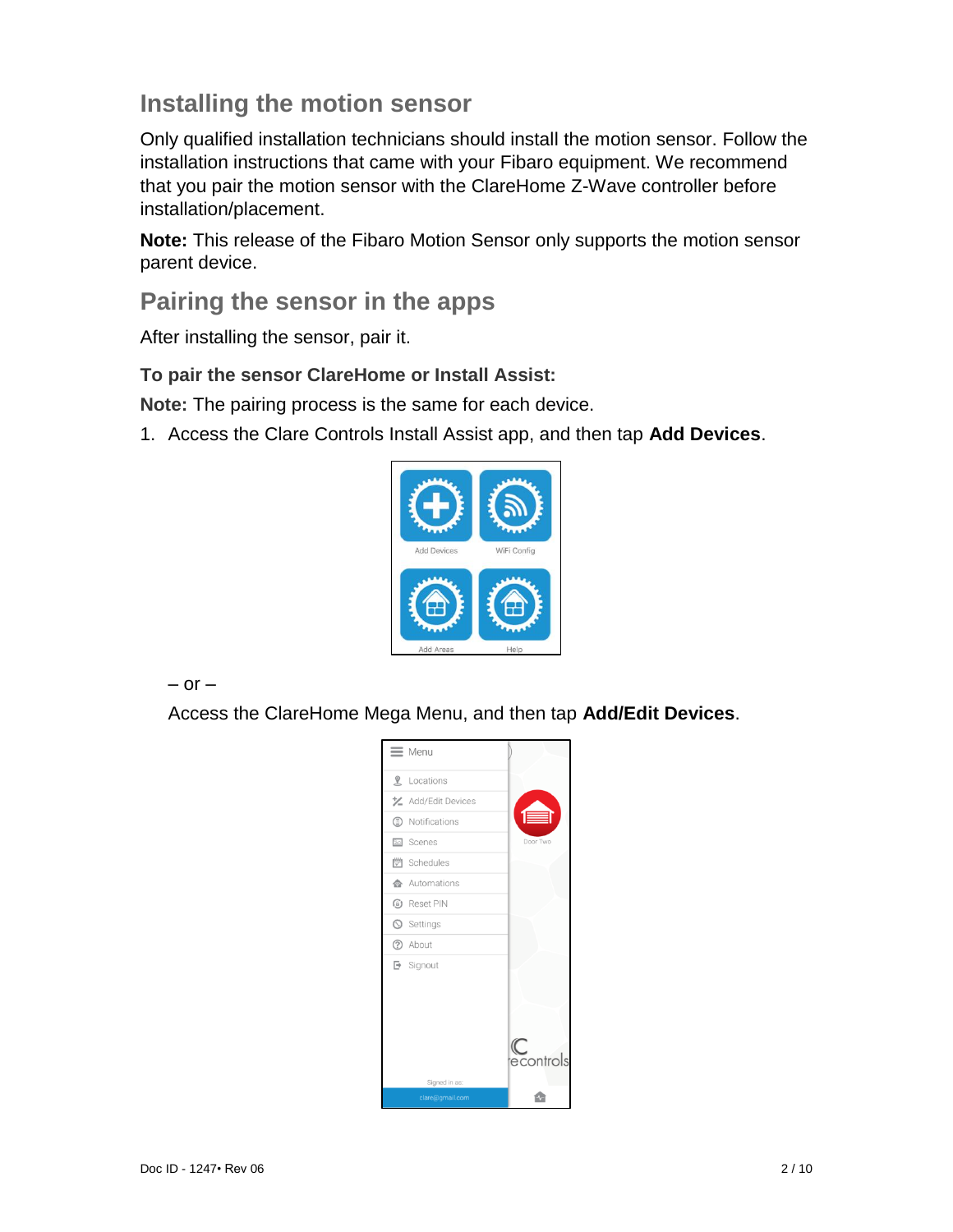2. At the bottom of the screen, tap the plus icon  $\bullet$ .

| ×                | <b>½</b> Add/Edit Devices<br>ŧ |
|------------------|--------------------------------|
| $\text{B}^\circ$ | Climate                        |
| $\mathbf{D}$     | Lighting                       |
| ♪                | Music                          |
|                  | <b>A</b> Security              |
|                  |                                |
|                  |                                |
|                  |                                |
|                  |                                |
|                  |                                |
|                  |                                |
|                  |                                |
|                  |                                |
|                  |                                |
|                  |                                |
|                  |                                |

3. Tap **Sensors (Z-Wave)**.

|                  | <b>Choose a Category</b> |
|------------------|--------------------------|
|                  | $\exists$ . Access       |
|                  | $\equiv$ CCTV            |
| $\text{R}^\circ$ | Climate                  |
| 靊                | Lighting                 |
|                  | Nusic                    |
| а                | Security                 |
|                  | Sensors (Z-Wave)         |
|                  | Water                    |
|                  |                          |
|                  |                          |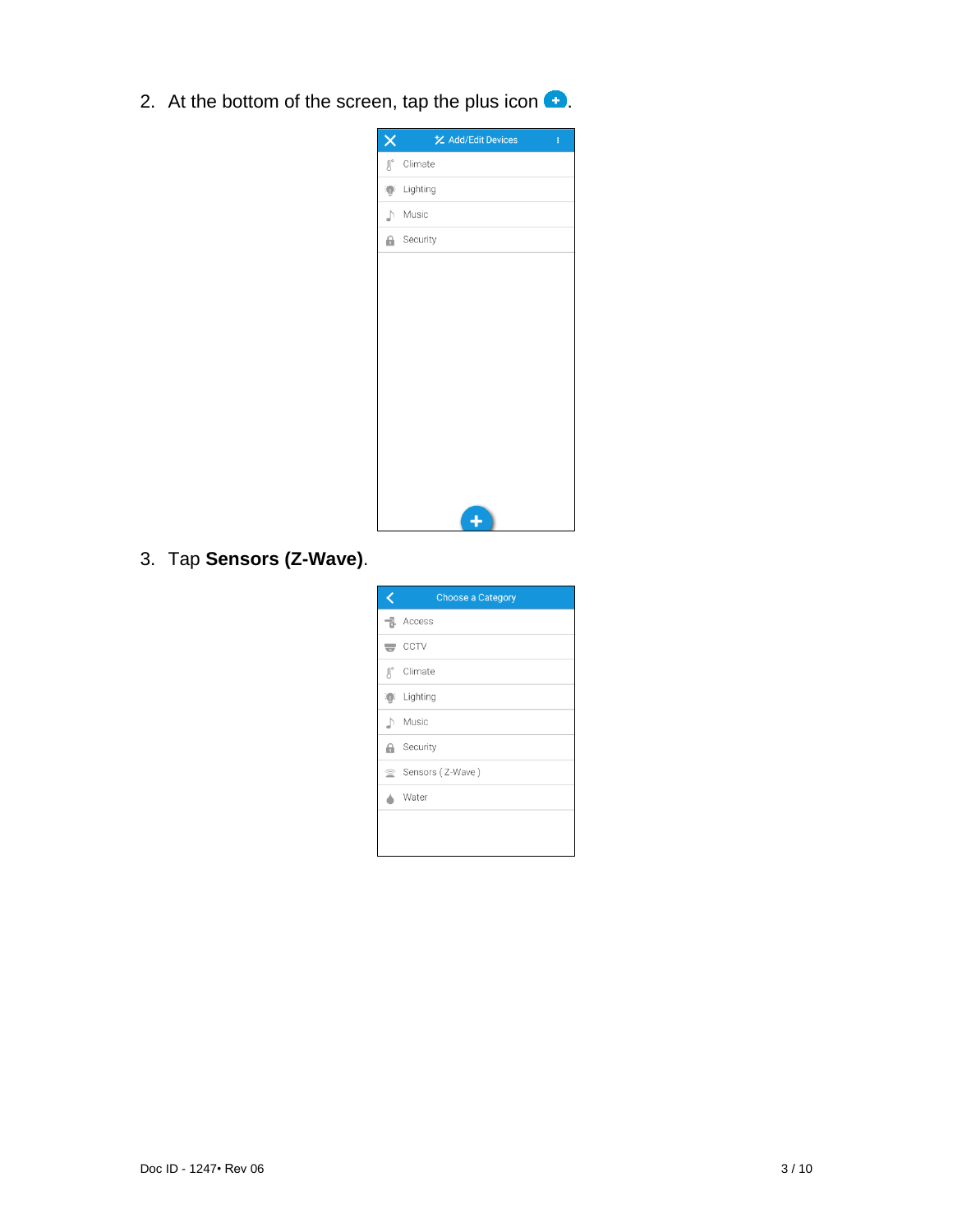4. Tap **Start Discovery Mode**, and then pair the device as per the manufacturer's instructions.



5. Enter a name for the sensor, and then select an area.

| <b>Edit Device</b>                                     |
|--------------------------------------------------------|
| <b>Device Name</b><br>Motion                           |
| <b>Device Area</b>                                     |
| Tray                                                   |
| Add an Area<br>Type<br><sup> Fibaro-Flood Sensor</sup> |
| <b>Status</b><br><b>O</b> Device is online             |
|                                                        |
|                                                        |
|                                                        |
|                                                        |
|                                                        |

6. Tap outside of the area drop-down and the device automatically saves.

**Note:** For notification and automation configuration, see *[ClareHome App](https://knowledgebaseclarecontrols.atlassian.net/wiki/spaces/CA/pages/421265410/ClareHome+App+Guide)  Guide* [\(DOC ID 1750\).](https://knowledgebaseclarecontrols.atlassian.net/wiki/spaces/CA/pages/421265410/ClareHome+App+Guide)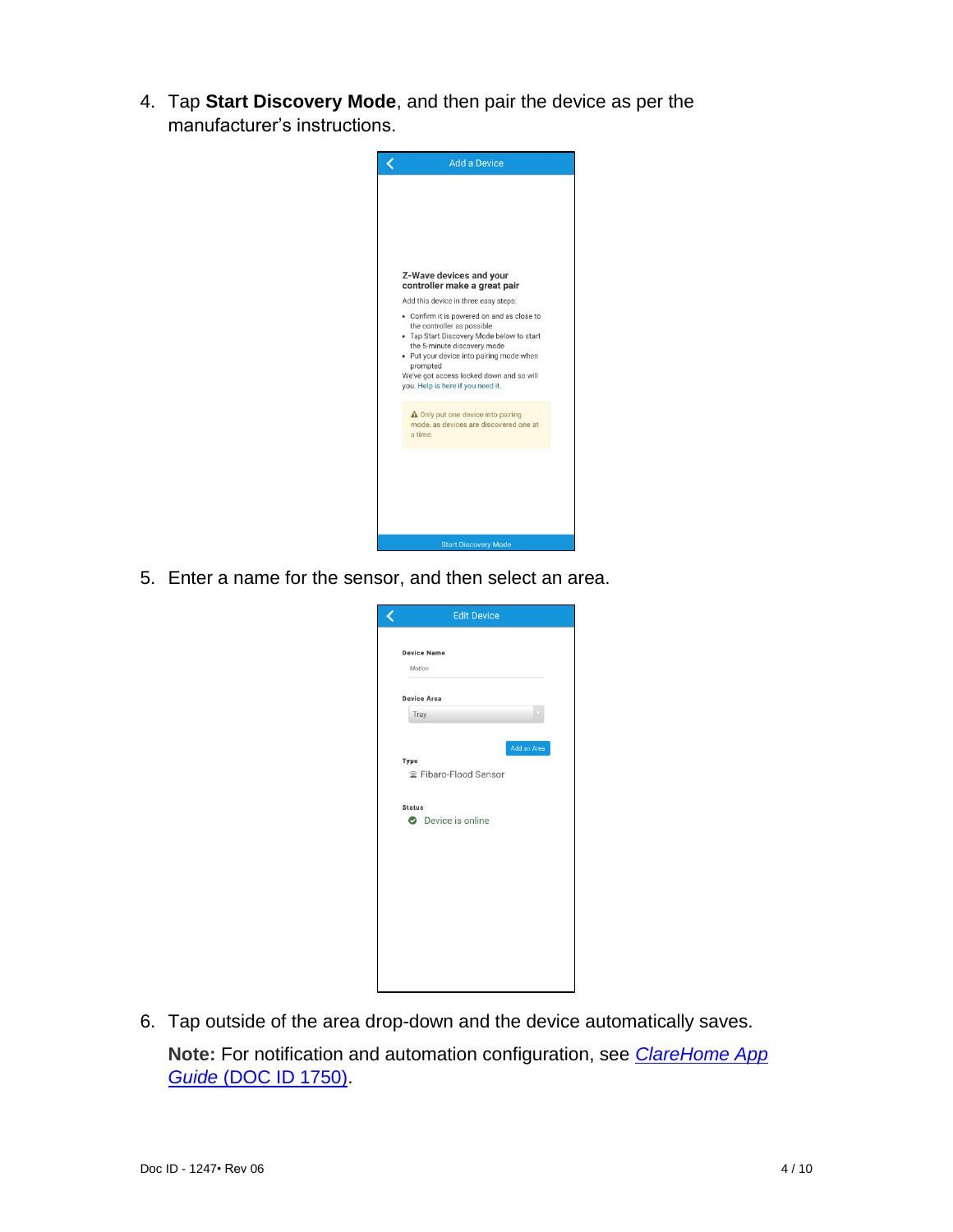# **Pairing the motion sensor**

Before installing the motion sensor, pair it.

### **To pair the motion sensor with Fusion:**

1. Access your project, and then click the **Z-Wave Wizard** icon **6**.

|                          | Setup <b>Devices &amp; Services</b> Scenes <b>&amp; Rules</b> Troubleshooting |           | 一日                |
|--------------------------|-------------------------------------------------------------------------------|-----------|-------------------|
|                          |                                                                               |           |                   |
| Filter:                  | B                                                                             |           |                   |
| Control Type             | Name                                                                          | Areas     | Stat              |
| <b>Access</b>            | Sensor Input (CLIQ) (device)                                                  |           | $N^{\frac{A}{A}}$ |
| Entertainment IP Devices | DirecTV                                                                       | Game Room | $N \equiv$        |
| Climate                  | Game Room Samsung                                                             | Game Room | N                 |
| Entertainment IP Devices | Game Room Samsung                                                             |           | N                 |
|                          | Ш                                                                             |           |                   |

## 2. Click on **Z-Wave Devices**.

| <b>Add Devices</b><br><b>Configure Devices</b>                                                                                                                                 | Summary                |
|--------------------------------------------------------------------------------------------------------------------------------------------------------------------------------|------------------------|
|                                                                                                                                                                                |                        |
| You are now adding devices to the project                                                                                                                                      |                        |
| I want to add a                                                                                                                                                                |                        |
|                                                                                                                                                                                |                        |
| Z-Wave Device                                                                                                                                                                  | <b>Virtual Keypad</b>  |
| Added Devices <sup>?</sup><br>The table below displays devices added to the Z-Wave network as well as virtual keypads.<br>O-Online O-Offline O-Failed<br><b>Status Legend:</b> | <b>Unpair a Device</b> |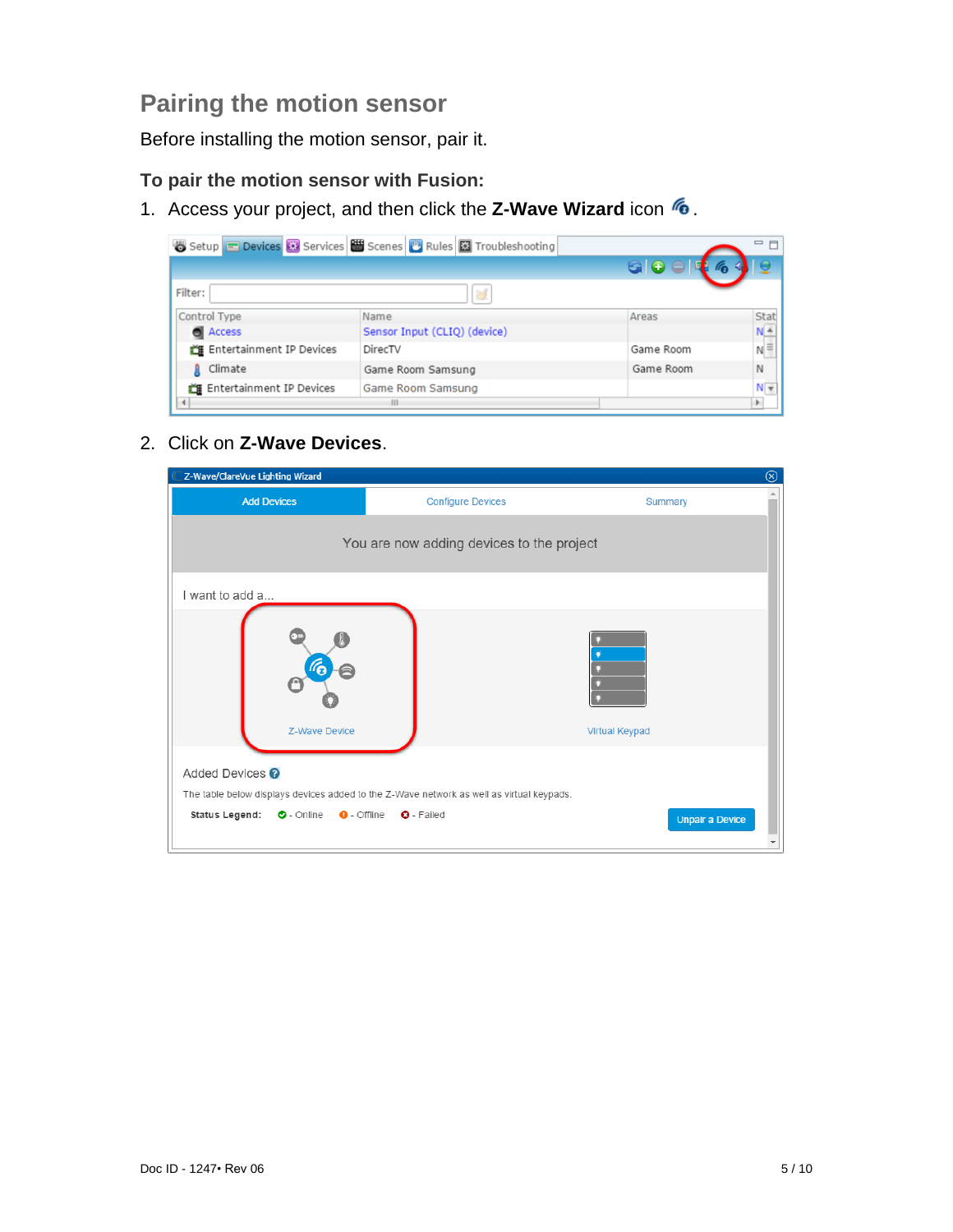3. Select the device's location, and then enter a name for the device.

#### **Notes**

• We recommend naming the device after its location to avoid confusion. For example, Garage Motion Sensor.

| Z-Wave/ClareVue Lighting Wizard                                                               |                                                                                                               | ⊗                      |
|-----------------------------------------------------------------------------------------------|---------------------------------------------------------------------------------------------------------------|------------------------|
| <b>Add Devices</b>                                                                            | <b>Configure Devices</b>                                                                                      | Summary                |
|                                                                                               | You are now adding devices to the project                                                                     |                        |
| I want to add a                                                                               |                                                                                                               |                        |
| The Z-Wave Device is in the<br>- Garage -<br>I want to name it<br><b>Garage Motion Sensor</b> | 7   €<br>Add It!<br>Cancel                                                                                    | <b>Virtual Keypad</b>  |
| Added Devices <sup>?</sup>                                                                    |                                                                                                               |                        |
| $\bullet$ - Online $\bullet$ - Offline<br><b>Status Legend:</b>                               | The table below displays devices added to the Z-Wave network as well as virtual keypads.<br><b>Q</b> - Failed | <b>Unpair a Device</b> |

• If you want to add an area, click the green plus icon  $\blacksquare$ , enter a name for the area, and then click **Add Area**.

| I want to call this new Area |  |
|------------------------------|--|
| Area Name                    |  |
|                              |  |

4. Click **Add It!**.

The Z-Wave adding mode dialog displays.

| Z-Wave lighting device                                                      |        |
|-----------------------------------------------------------------------------|--------|
| Status:<br>In adding mode. Press the pair button on your Z-Wave device now. |        |
|                                                                             | Cancel |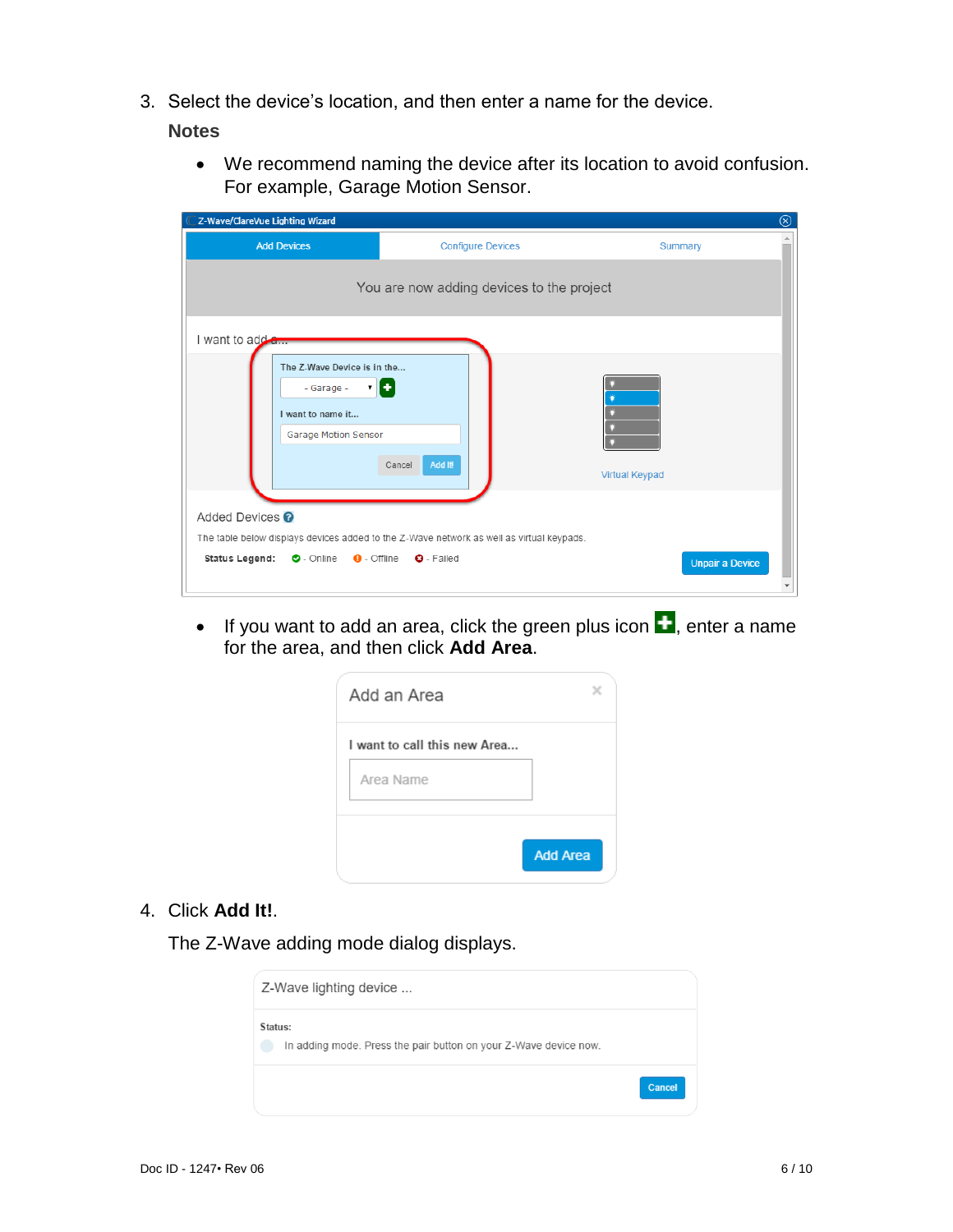5. Twist the motion sensor to remove the battery cover, and then press the exposed internal button 3 times. Refer to installation instructions that came with your sensor.

**Note:** The Z-Wave lighting device dialog goes away when the device has been paired.

6. The motion sensor appears in in the added devices list.

| Z-Wave/ClareVue Lighting Wizard                                                                                                                                                                                                            |        |                          |                |                         | $\circledcirc$ |
|--------------------------------------------------------------------------------------------------------------------------------------------------------------------------------------------------------------------------------------------|--------|--------------------------|----------------|-------------------------|----------------|
| <b>Add Devices</b>                                                                                                                                                                                                                         |        | <b>Configure Devices</b> |                |                         | Summary        |
| You are now adding devices to the project                                                                                                                                                                                                  |        |                          |                |                         |                |
| I want to add a                                                                                                                                                                                                                            |        |                          |                |                         |                |
| 6<br><b>Z-Wave Device</b><br><b>Virtual Keypad</b>                                                                                                                                                                                         |        |                          |                |                         |                |
| Added Devices <sup>?</sup><br>The table below displays devices added to the Z-Wave network as well as virtual keypads.<br><b>Status Legend:</b><br>$\bullet$ - Online<br>$\Theta$ - Offline<br><b>Q</b> - Failed<br><b>Unpair a Device</b> |        |                          |                |                         |                |
| Name                                                                                                                                                                                                                                       | Type   | Area                     | Node<br>ID     | Device<br><b>Status</b> | Actions        |
| Kitchen Dimmer                                                                                                                                                                                                                             | Dimmer | - Kitchen -<br>۷.        | $\overline{7}$ | ◉                       | <b>Delete</b>  |
| <b>Garage Motion Sensor</b>                                                                                                                                                                                                                | Sensor | - Garage -<br>۷.         | 5              | ◉                       | <b>Delete</b>  |
|                                                                                                                                                                                                                                            |        |                          |                |                         | <b>Next</b>    |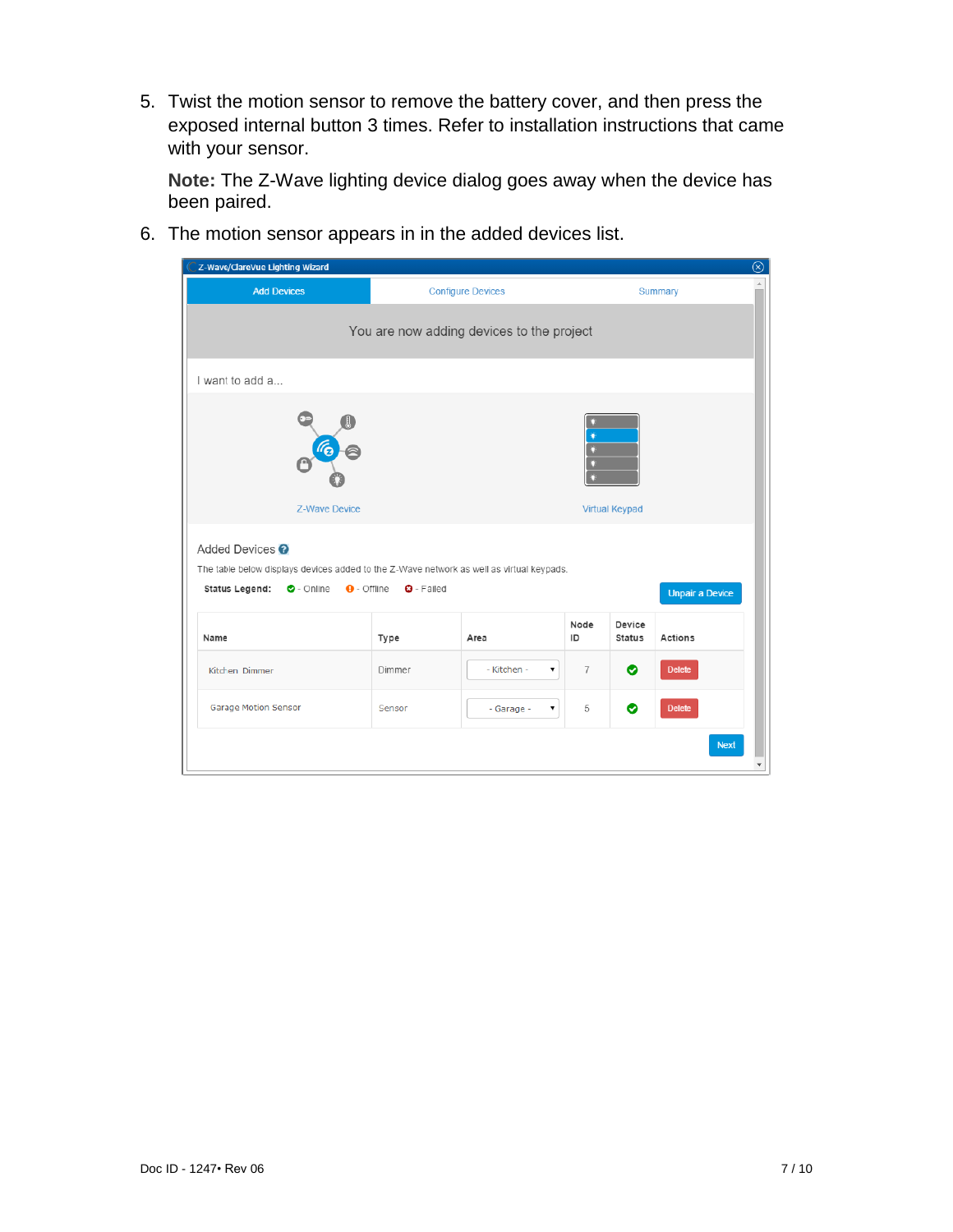7. Click the **Summary** tab to view all Z-Wave Wizard added devices and their status.

| C Z-Wave/ClareVue Lighting Wizard              |                                                                           |                              |                |               | ⊗       |  |
|------------------------------------------------|---------------------------------------------------------------------------|------------------------------|----------------|---------------|---------|--|
| <b>Add Devices</b><br><b>Configure Devices</b> |                                                                           |                              | <b>Summary</b> |               | ∸       |  |
| Summary                                        |                                                                           |                              |                |               |         |  |
|                                                | Last Z-Wave backup on: 2016-01-18 01:16:25<br>Backup Z-Wave Configuration |                              |                |               |         |  |
| <b>All Devices</b>                             | <b>Associations</b>                                                       | <b>Configured Properties</b> |                | Keypads       |         |  |
| Name                                           |                                                                           | Type                         | Area           | <b>Status</b> | Actions |  |
| Kitchen Accessory Dimmer                       |                                                                           | Accessory<br>Dimmer          | Kitchen        | ◉             | Edit    |  |
| <b>Garage Motion Sensor</b>                    |                                                                           | Sensor                       | Garage         | ◎             | Edit    |  |

8. Click the **Close Window** icon **ight** in the top-right of the wizard to exit and return to the **Devices** tab.

**Note:** The Z-Wave devices added with the Z-Wave Wizard are automatically imported on the **Devices** tab.

# **Configuring rules with the sensor**

Configure a rule for the Fibaro Motion Sensor.

The following example sets a motion detection rule. When the sensor detects motion, the homeowner is alerted with an email.

**To create a motion sensor rule in Fusion:** 

1. Access your project, and then click the **Rules** tab.

| 图 Setup <b>E</b> Devices <b>B</b> Services <b>B</b> Scenes <b>B</b> Rules <b>E</b> Troubleshooting | □ 日         |
|----------------------------------------------------------------------------------------------------|-------------|
|                                                                                                    | <b>GORO</b> |
| type filter text                                                                                   |             |
| Name                                                                                               | Type        |
| Good Morning                                                                                       | Rule        |
| <b>B</b> Good Night                                                                                | Rule        |

2. Click the **New Rule** button  $\bullet$ .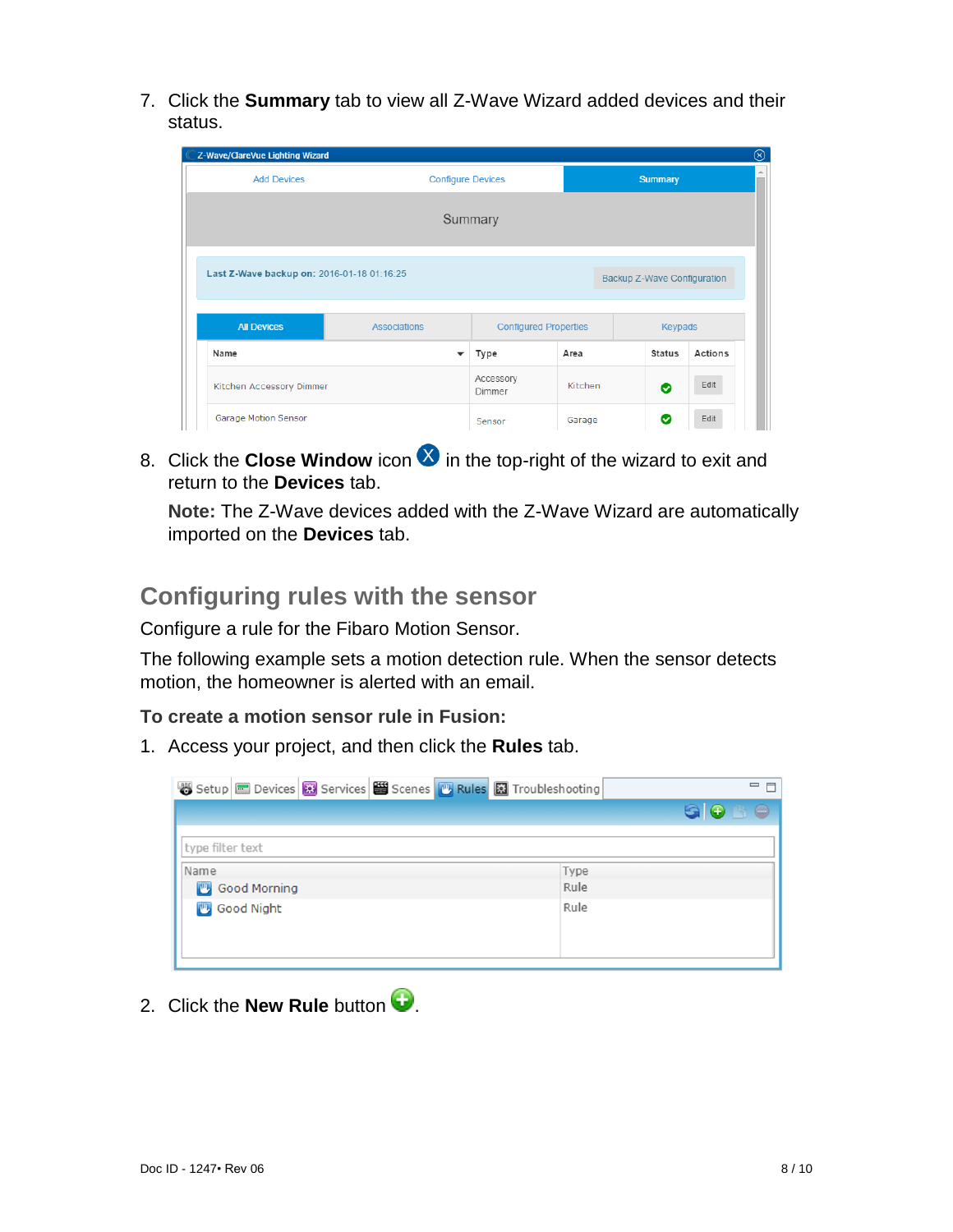3. Enter a name for the rule, and then select the Enable Rule checkbox.



4. Configure the Event Part as below.

**Note:** This release of the Fibaro Motion Sensor only supports the motion sensor parent device.

- **Event Type:** Device Property Change Event
- **Device:** Fibaro Motion Sensor (parent device)
- **Function:** On/Off State
- **Property:** State
- **Constraint:** =
- **Value:** Detected

| <b>Event Part</b> |                                                       |                         |
|-------------------|-------------------------------------------------------|-------------------------|
|                   | Event Type: Device Property Change Event              |                         |
|                   | Device: - Fibaro Motion Sensor Fibaro - Motion Sensor |                         |
| Function:         | On/Off State                                          |                         |
| Property:         | State                                                 |                         |
| Constraint:       | $=$                                                   |                         |
| Value:            | Detected                                              | $\overline{\mathbf{v}}$ |

- 5. Configure the Action part as below.
	- **Action Type:** Send Email
	- **Recipients:** The homeowner's Email address

**Note:** To add an Email address, you must click the green plus icon  $\bullet$ . Do this for each desired Email recipient.

- **Subject:** The purpose of the alarm
- **Text:** The information included in the email

| <b>Action Part</b> |                                                    |  |  |  |  |
|--------------------|----------------------------------------------------|--|--|--|--|
|                    | Action Type: Send Email<br>$\overline{\mathbf{v}}$ |  |  |  |  |
| <b>Recipients</b>  | 00                                                 |  |  |  |  |
| tivan@gmail.com    |                                                    |  |  |  |  |
|                    |                                                    |  |  |  |  |
|                    |                                                    |  |  |  |  |
|                    |                                                    |  |  |  |  |
|                    |                                                    |  |  |  |  |
| Subject:           | <b>Motion Alert</b>                                |  |  |  |  |
| ? Text:            | The sensor has detected Motion!                    |  |  |  |  |
|                    |                                                    |  |  |  |  |